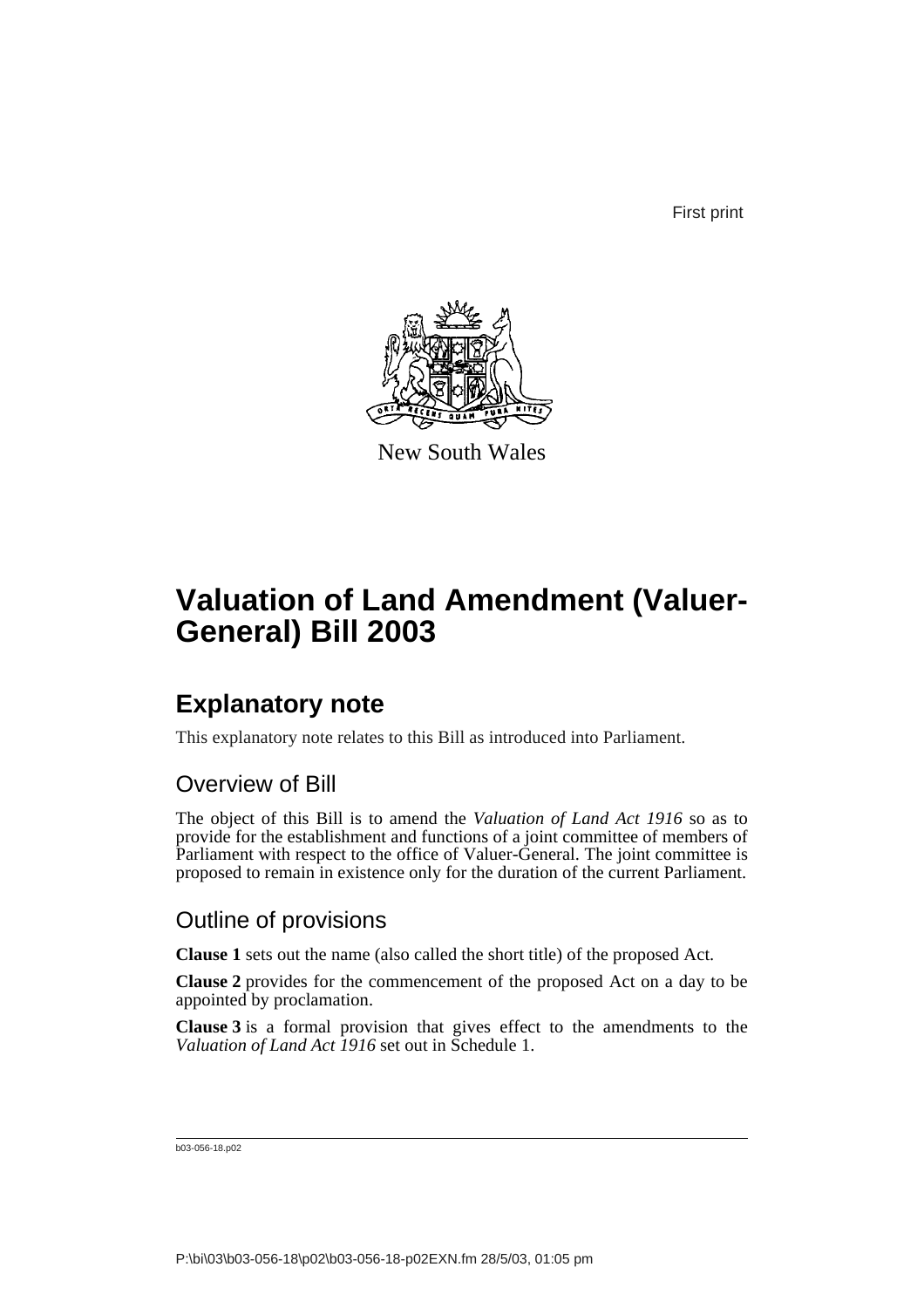Explanatory note

**Schedule 1 [2]** amends the *Valuation of Land Act 1916* so as to insert a new Part 8, containing proposed sections 84–95.

**Proposed section 84** provides for the constitution of a Joint Committee of Parliament, to be known as the Committee on the Office of the Valuer-General.

**Proposed section 85** sets out the functions of the Joint Committee, which will include the monitoring and review of the exercise of the Valuer-General's functions under the *Valuation of Land Act 1916*, the *Land Tax Management Act 1956* and the *Premium Property Tax Act 1998* (with particular reference to the monitoring of valuation methodologies, the arrangements under which valuation service contracts are negotiated and entered into and the standard of valuation services provided under such contracts) but exclude matters relating to or arising from particular valuations of specific properties.

**Proposed section 86** provides that the Joint Committee is to consist of 5 members (2 from the Legislative Council and 3 from the Legislative Assembly).

**Proposed section 87** sets out the circumstances in which a member of the Joint Committee ceases to hold office as such.

**Proposed section 88** provides for the appointment of a Chairperson and Vice-Chairperson for the Joint Committee.

**Proposed section 89** contains provisions with respect to the procedure of the Joint Committee.

**Proposed section 90** sets out how a report of the Joint Committee is to be presented when Parliament is not in session.

**Proposed section 91** allows the Joint Committee to send for persons, papers and records, and requires all evidence to be taken in public (subject to the confidentiality provisions of proposed section 92).

**Proposed section 92** enables confidential evidence to be taken in private, and protects evidence so taken from being improperly disclosed.

**Proposed section 93** gives the Joint Committee the same status as a joint committee appointed by Parliament in response to a proposal originating in the Legislative Assembly.

**Proposed section 94** validates proceedings of the Joint Committee in circumstances in which there is a vacancy in the office of, or a defect in the appointment of, one of its members.

**Proposed section 95** provides for the expiry of proposed Part 8 on the day on which the Legislative Assembly is next dissolved or next expires by the effluxion of time.

**Schedule 1** [1] makes a consequential amendment to section 4 (Definitions).

Explanatory note page 2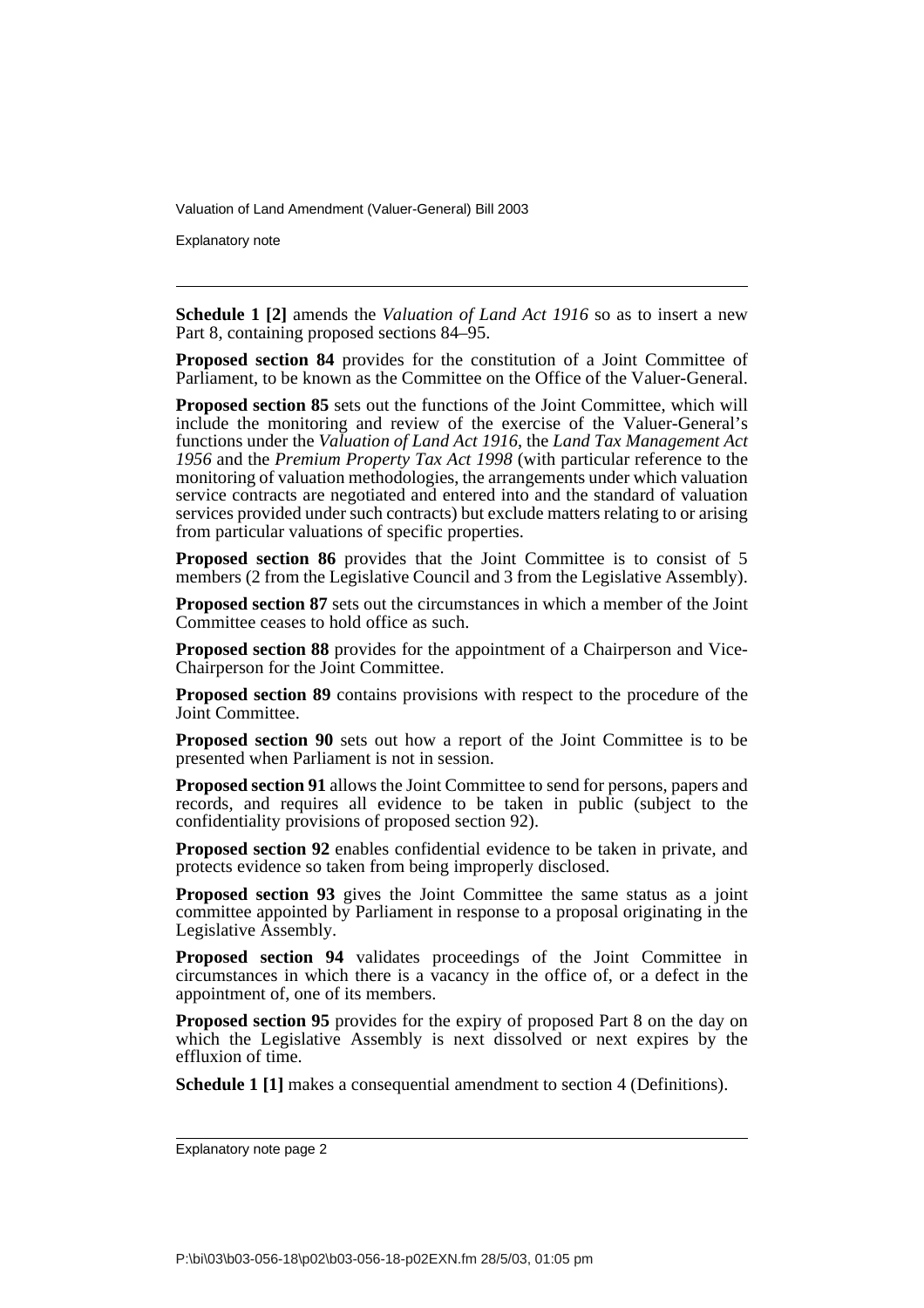First print



New South Wales

## **Valuation of Land Amendment (Valuer-General) Bill 2003**

### **Contents**

|    |                                              | Page                 |
|----|----------------------------------------------|----------------------|
| 1. | Name of Act                                  |                      |
| 2  | Commencement                                 | 2                    |
| 3  | Amendment of Valuation of Land Act 1916 No 2 | $\mathcal{P} \equiv$ |
|    | Schedule 1 Amendments                        | ર                    |

b03-056-18.p02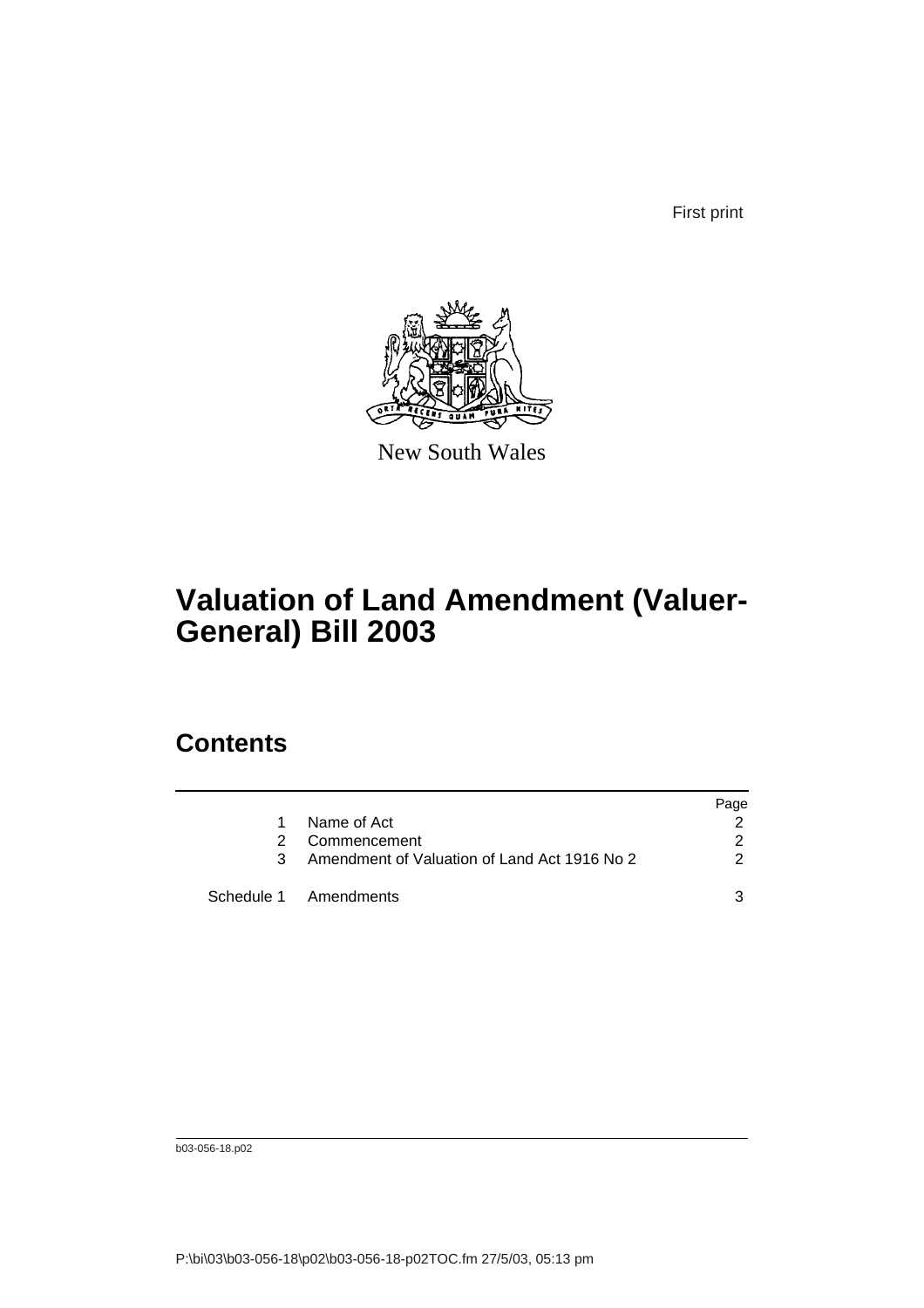**Contents** 

Page

Contents page 2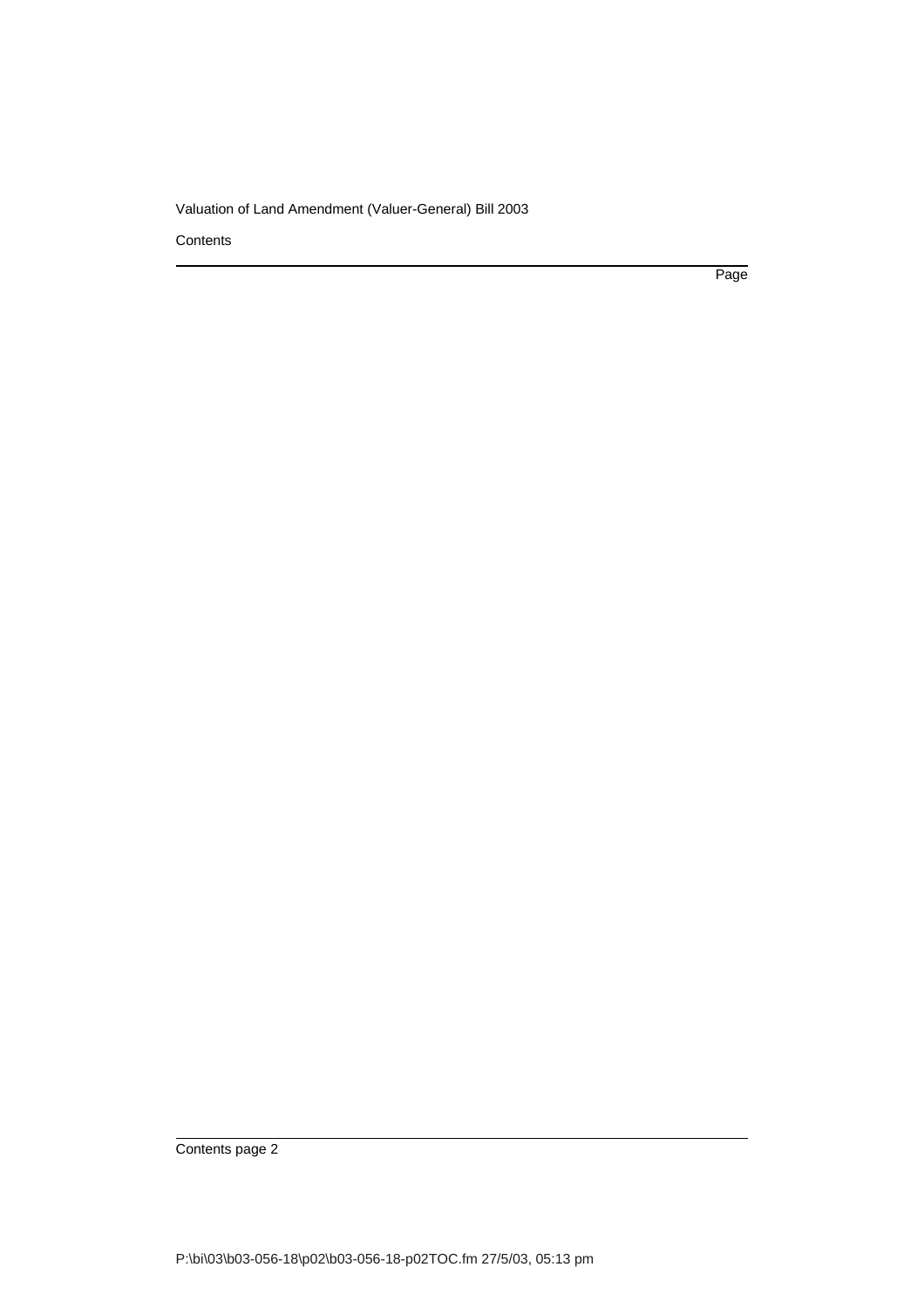

New South Wales

# **Valuation of Land Amendment (Valuer-General) Bill 2003**

No , 2003

#### **A Bill for**

An Act to amend the *Valuation of Land Act 1916* so as to provide for the establishment and functions of a joint committee of members of Parliament with respect to the office of Valuer-General.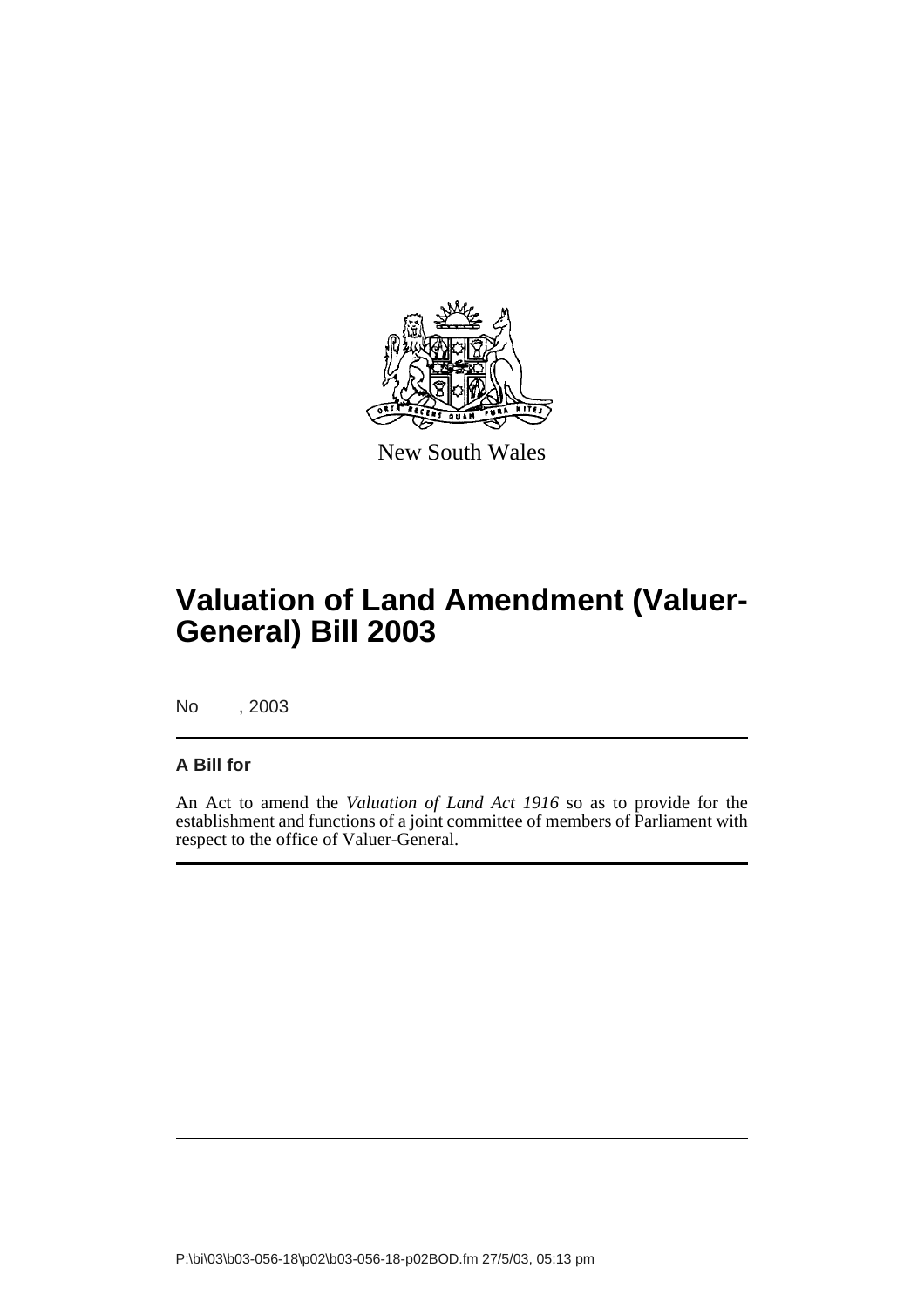<span id="page-5-2"></span><span id="page-5-1"></span><span id="page-5-0"></span>

|              | The Legislature of New South Wales enacts:                                |        |
|--------------|---------------------------------------------------------------------------|--------|
|              | Name of Act                                                               | 2      |
|              | This Act is the Valuation of Land Amendment (Valuer-General) Act<br>2003. | 3<br>4 |
| $\mathbf{2}$ | <b>Commencement</b>                                                       | 5      |
|              | This Act commences on a day to be appointed by proclamation.              | 6      |
| 3            | Amendment of Valuation of Land Act 1916 No 2                              | 7      |
|              | The Valuation of Land Act 1916 is amended as set out in Schedule 1.       | 8      |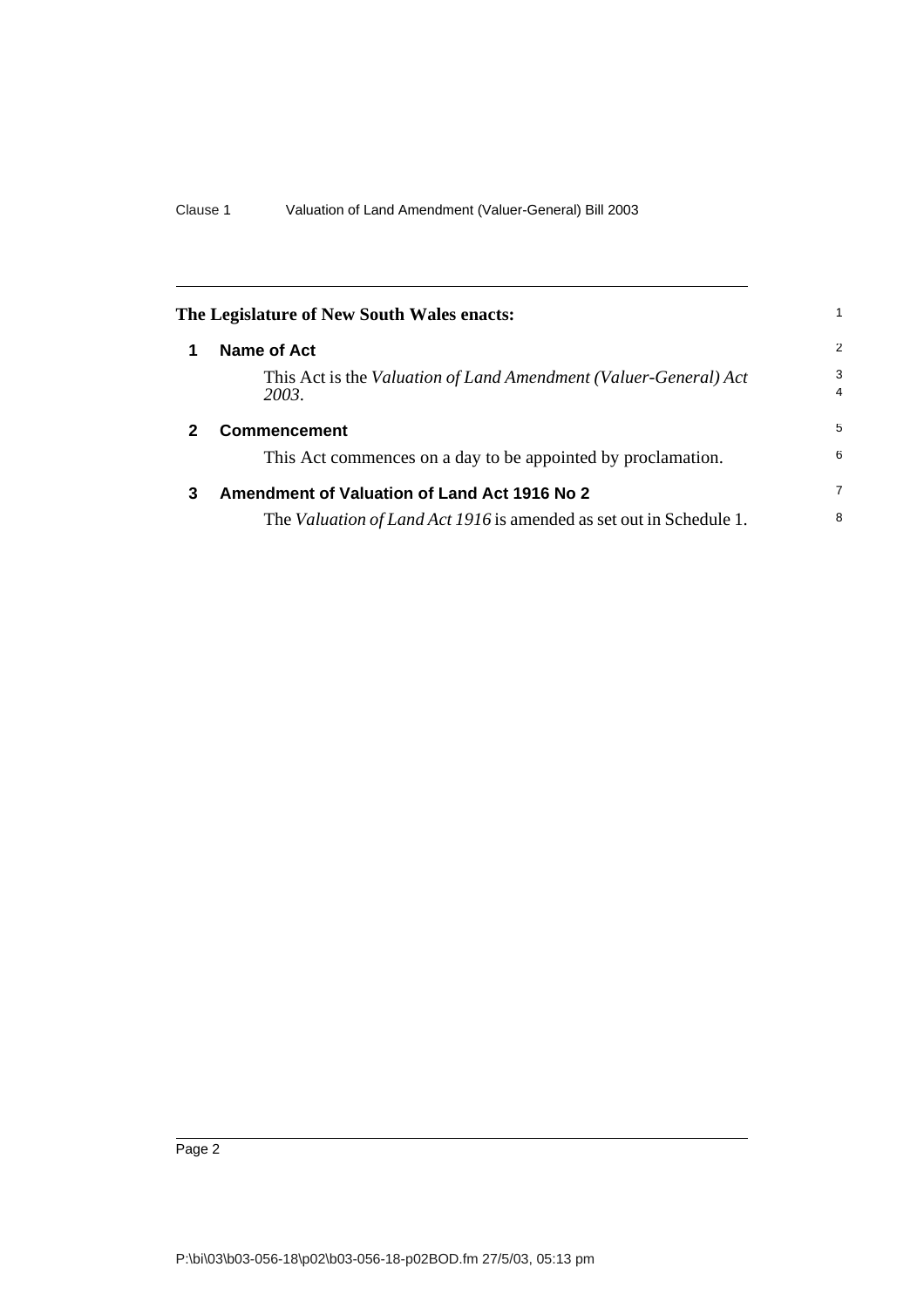Amendments Schedule 1

 $\bar{\bar{z}}$ 

<span id="page-6-0"></span>

|       |        |     | <b>Schedule 1 Amendments</b><br>(Section 3)                                                                                                                                                                                                                                                                                                                                                         | 1<br>$\overline{2}$                    |
|-------|--------|-----|-----------------------------------------------------------------------------------------------------------------------------------------------------------------------------------------------------------------------------------------------------------------------------------------------------------------------------------------------------------------------------------------------------|----------------------------------------|
| $[1]$ |        |     | <b>Section 4 Definitions</b>                                                                                                                                                                                                                                                                                                                                                                        | 3                                      |
|       |        |     | Insert in alphabetical order in section $4(1)$ :                                                                                                                                                                                                                                                                                                                                                    | 4                                      |
|       |        |     | <b>Joint Committee</b> means the Joint Committee called the<br>Committee on the Office of the Valuer-General constituted<br>under Part 8.                                                                                                                                                                                                                                                           | 5<br>6<br>7                            |
| $[2]$ | Part 8 |     |                                                                                                                                                                                                                                                                                                                                                                                                     | 8                                      |
|       |        |     | <b>Insert after Part 7:</b>                                                                                                                                                                                                                                                                                                                                                                         | 9                                      |
|       | Part 8 |     | <b>Parliamentary Joint Committee</b>                                                                                                                                                                                                                                                                                                                                                                | 10                                     |
|       | 84     |     | <b>Constitution of Joint Committee</b>                                                                                                                                                                                                                                                                                                                                                              | 11                                     |
|       |        | (1) | As soon as practicable after the commencement of this Part, a<br>joint committee of members of Parliament, to be known as the<br>Committee on the Office of the Valuer-General, is to be<br>appointed.                                                                                                                                                                                              | 12<br>13<br>14<br>15                   |
|       |        | (2) | The Joint Committee has and may exercise the functions<br>conferred or imposed on it by or under this Act or any other<br>Act.                                                                                                                                                                                                                                                                      | 16<br>17<br>18                         |
|       | 85     |     | <b>Functions</b>                                                                                                                                                                                                                                                                                                                                                                                    | 19                                     |
|       |        | (1) | The Joint Committee has the following functions under this<br>Act:                                                                                                                                                                                                                                                                                                                                  | 20<br>21                               |
|       |        |     | to monitor and to review the exercise of the Valuer-<br>(a)<br>General's functions with respect to land valuations<br>under this Act, the Land Tax Management Act 1956 and<br>the <i>Premium Property Tax Act 1998</i> and, in particular:<br>to monitor the methodologies employed for the<br>(i)<br>purpose of conducting such valuations, and<br>to monitor the arrangements under which<br>(ii) | 22<br>23<br>24<br>25<br>26<br>27<br>28 |
|       |        |     | valuation service contracts are negotiated and<br>entered into under Part 1A of this Act, and                                                                                                                                                                                                                                                                                                       | 29<br>30                               |
|       |        |     | to monitor the standard of valuation services<br>(iii)<br>provided under such contracts,                                                                                                                                                                                                                                                                                                            | 31<br>32                               |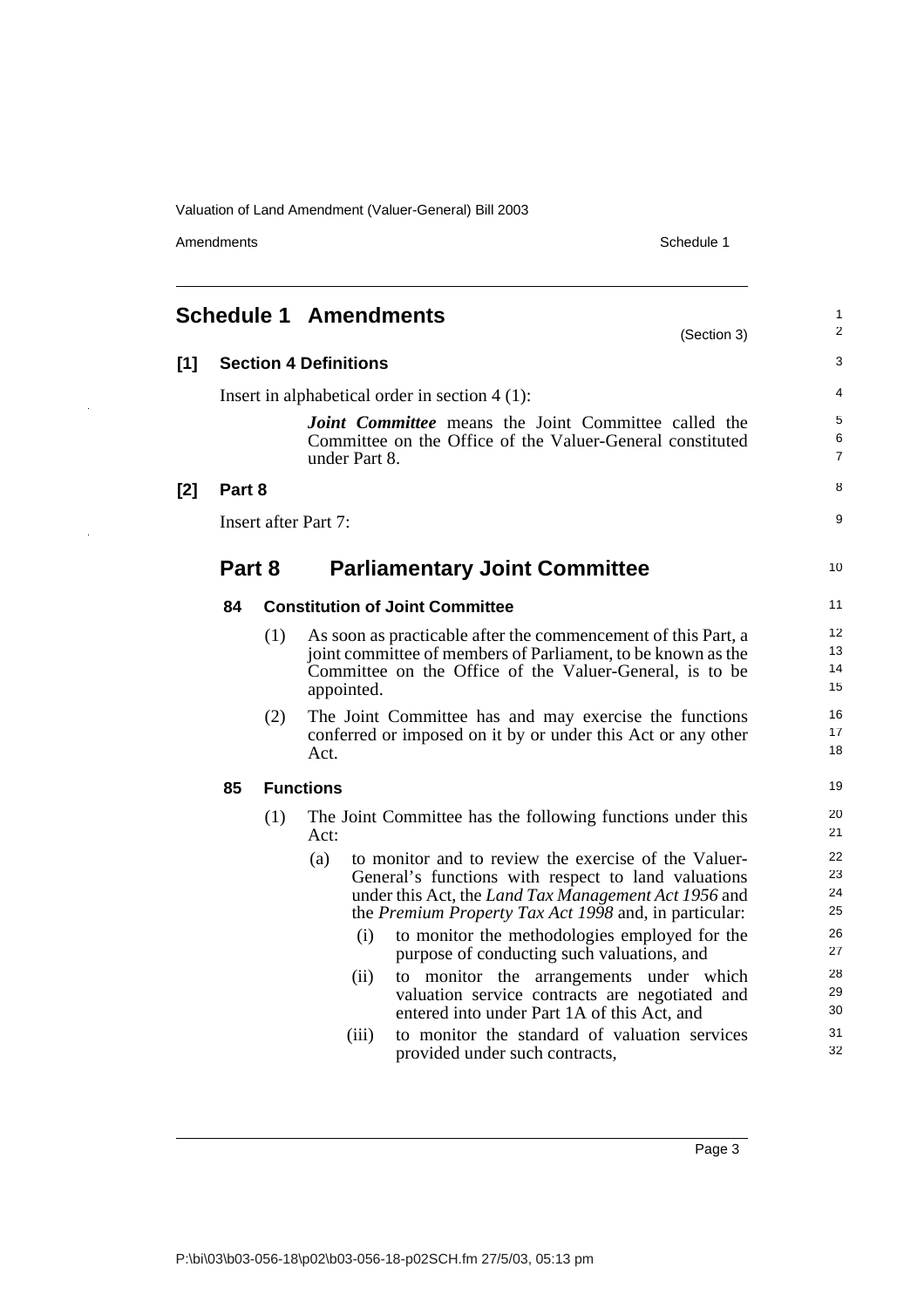Schedule 1 Amendments

(b) to report to both Houses of Parliament, with such comments as it thinks fit, on any matter connected with the exercise of the Valuer-General's functions referred to in paragraph (a) to which, in the opinion of the Joint Committee, the attention of Parliament should be directed, (c) to report to both Houses of Parliament any change that the Joint Committee considers desirable to the Valuer-General's functions referred to in paragraph (a), (d) to inquire into any question in connection with the Joint Committee's functions which is referred to it by both Houses of Parliament, and to report to both Houses on that question. (2) The functions of the Joint Committee do not extend to the investigation of any matter relating to or arising from a particular valuation of a specific parcel of land. (3) The functions of the Joint Committee may be exercised in respect of matters occurring before or after the commencement of this section. **86 Membership** (1) The Joint Committee is to consist of 5 members, of whom: (a) 2 are to be members of, and appointed by, the Legislative Council, and (b) 3 are to be members of, and appointed by, the Legislative Assembly. (2) The appointment of members of the Joint Committee is, as far as practicable, to be in accordance with the practice of Parliament with reference to the appointment of members to serve on joint committees of both Houses of Parliament. (3) A person is not eligible for appointment as a member of the Joint Committee if the person is a Minister of the Crown or a 1  $\overline{2}$ 3 4 5 6 7 8 9 10 11 12 13 14 15 16 17 18 19 20 21 22 23 24 25 26 27 28 29 30 31

32

Parliamentary Secretary.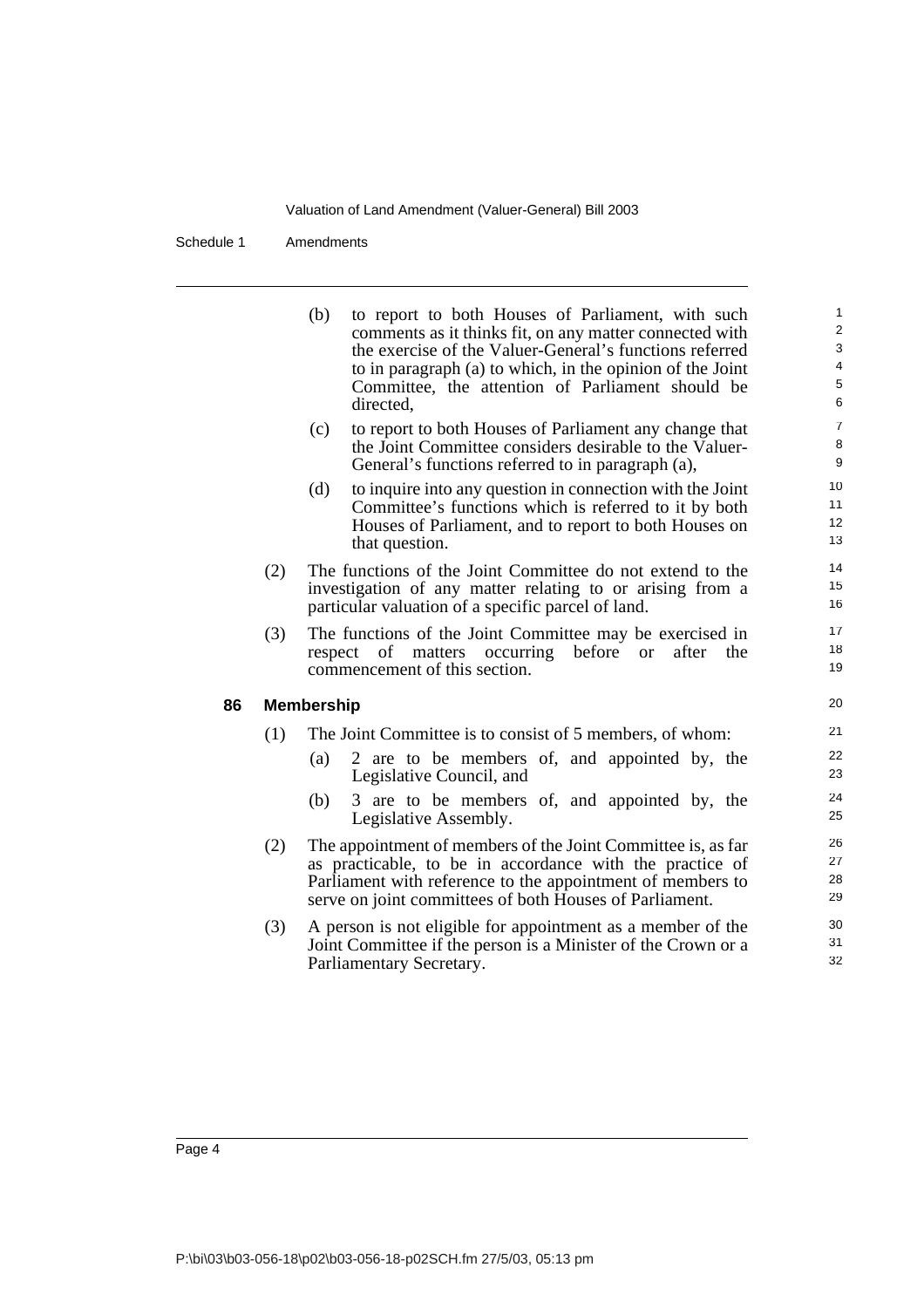Amendments Schedule 1

| 87 |     | <b>Vacancies</b>                                                                                                                                                                                                                                                                                                              | 1                          |
|----|-----|-------------------------------------------------------------------------------------------------------------------------------------------------------------------------------------------------------------------------------------------------------------------------------------------------------------------------------|----------------------------|
|    | (1) | A member of the Joint Committee ceases to hold office:                                                                                                                                                                                                                                                                        | $\overline{\mathbf{c}}$    |
|    |     | if the member becomes a Minister of the Crown or a<br>(a)<br>Parliamentary Secretary, or                                                                                                                                                                                                                                      | 3<br>4                     |
|    |     | (b)<br>if a member ceases to be a member of the Legislative<br>Council or Legislative Assembly, or                                                                                                                                                                                                                            | 5<br>6                     |
|    |     | if, being a member of the Legislative Council, the<br>(c)<br>member resigns the office by instrument in writing<br>addressed to the President of the Legislative Council, or                                                                                                                                                  | 7<br>8<br>9                |
|    |     | (d)<br>if, being a member of the Legislative Assembly, the<br>member resigns the office by instrument in writing<br>addressed to the Speaker of the Legislative Assembly,<br><sub>or</sub>                                                                                                                                    | 10<br>11<br>12<br>13       |
|    |     | (e)<br>if the member is discharged from office by the House of<br>Parliament to which the member belongs.                                                                                                                                                                                                                     | 14<br>15                   |
|    | (2) | Either House of Parliament may appoint one of its members<br>to fill a vacancy among the members of the Joint Committee<br>appointed by that House.                                                                                                                                                                           | 16<br>17<br>18             |
| 88 |     | <b>Chairperson and Vice-Chairperson</b>                                                                                                                                                                                                                                                                                       | 19                         |
|    | (1) | There is to be a Chairperson and a Vice-Chairperson of the<br>Joint Committee, who are to be elected by and from the<br>members of the Joint Committee.                                                                                                                                                                       | 20<br>21<br>22             |
|    | (2) | A member of the Joint Committee ceases to hold office as<br>Chairperson or Vice-Chairperson of the Joint Committee if:                                                                                                                                                                                                        | 23<br>24                   |
|    |     | (a)<br>the member ceases to be a member of the Committee, or                                                                                                                                                                                                                                                                  | 25                         |
|    |     | the member resigns the office by instrument in writing<br>(b)<br>presented to a meeting of the Committee, or                                                                                                                                                                                                                  | 26<br>27                   |
|    |     | the member is discharged from office by the<br>(c)<br>Committee.                                                                                                                                                                                                                                                              | 28<br>29                   |
|    | (3) | At any time when the Chairperson is absent from New South<br>Wales or is, for any reason, unable to perform the duties of<br>Chairperson or there is a vacancy in that office, the Vice-<br>Chairperson may exercise the functions of the Chairperson<br>under this Act or under the <i>Parliamentary Evidence Act 1901</i> . | 30<br>31<br>32<br>33<br>34 |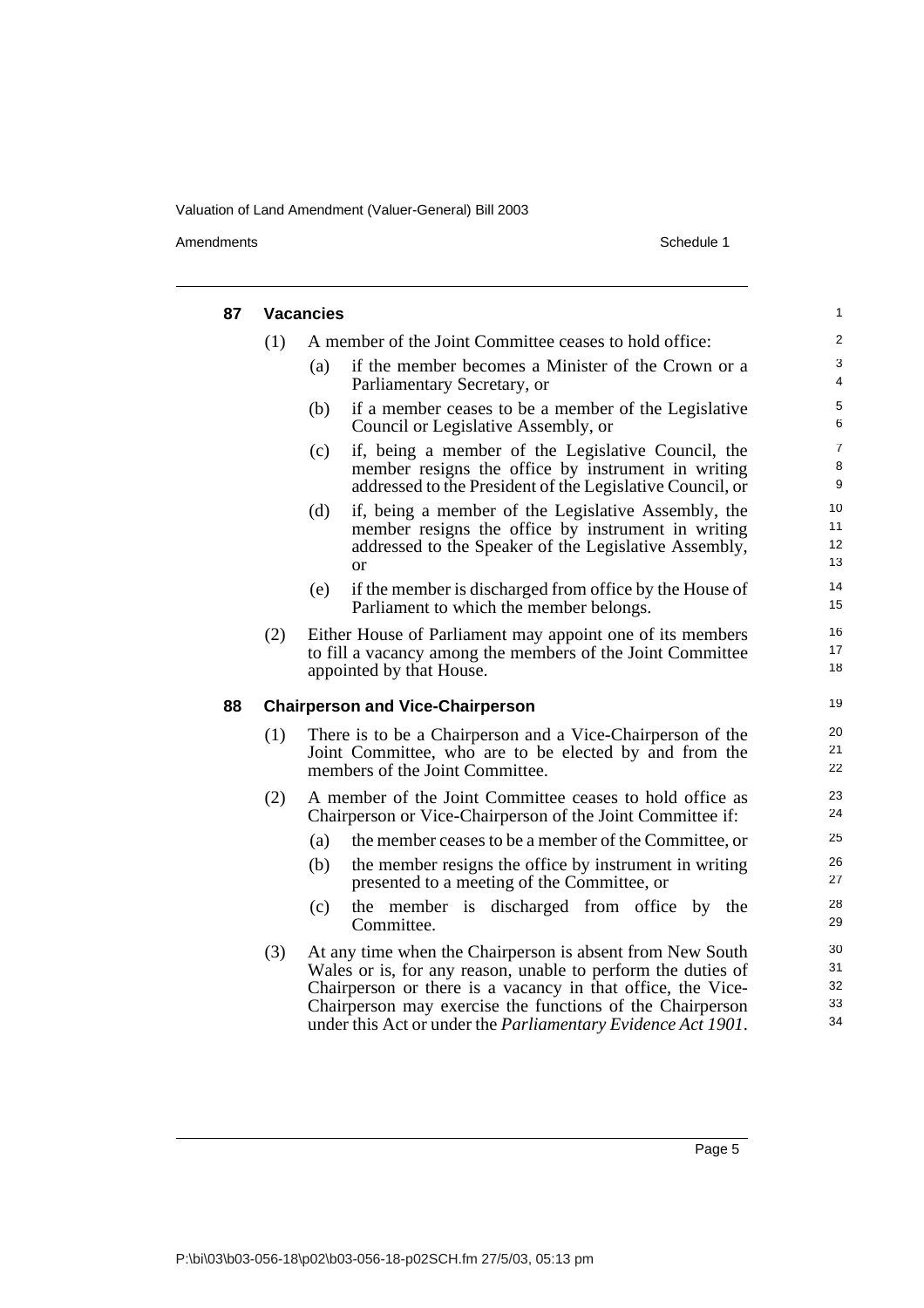Schedule 1 Amendments

| 89 | <b>Procedure</b> |                                                                                                                                                                                                                                                                                                       |                                    |
|----|------------------|-------------------------------------------------------------------------------------------------------------------------------------------------------------------------------------------------------------------------------------------------------------------------------------------------------|------------------------------------|
|    | (1)              | The procedure for the calling of meetings of the Joint<br>Committee and for the conduct of business at those meetings<br>is, subject to this Act, to be as determined by the Committee.                                                                                                               | $\boldsymbol{2}$<br>3<br>4         |
|    | (2)              | The Clerk of the Legislative Assembly is to call the first<br>meeting of the Joint Committee in each Parliament in such<br>manner as the Clerk thinks fit.                                                                                                                                            | $\,$ 5 $\,$<br>6<br>$\overline{7}$ |
|    | (3)              | At a meeting of the Joint Committee, 3 members constitute a<br>quorum, but the Committee must meet as a joint committee at<br>all times.                                                                                                                                                              | 8<br>9<br>10                       |
|    | (4)              | The Chairperson or, in the absence of the Chairperson, the<br>Vice-Chairperson (or, in the absence of both the Chairperson<br>and the Vice-Chairperson, a member of the Joint Committee<br>elected to chair the meeting by the members present) is to<br>preside at a meeting of the Joint Committee. | 11<br>12<br>13<br>14<br>15         |
|    | (5)              | The Vice-Chairperson or other member presiding at a meeting<br>of the Joint Committee has, in relation to the meeting, all the<br>functions of the Chairperson.                                                                                                                                       | 16<br>17<br>18                     |
|    | (6)              | The Chairperson, Vice-Chairperson or other member<br>presiding at a meeting of the Joint Committee has a<br>deliberative vote and, in the event of an equality of votes, also<br>has a casting vote.                                                                                                  | 19<br>20<br>21<br>22               |
|    | (7)              | A question arising at a meeting of the Joint Committee is to<br>be determined by a majority of the votes of the members<br>present and voting.                                                                                                                                                        | 23<br>24<br>25                     |
|    | (8)              | The Joint Committee may sit and transact business despite<br>any prorogation of the Houses of Parliament or any<br>adjournment of either House of Parliament.                                                                                                                                         | 26<br>27<br>28                     |
|    | (9)              | The Joint Committee may sit and transact business on a sitting<br>day of a House of Parliament during the time of sitting.                                                                                                                                                                            | 29<br>30                           |
| 90 |                  | Reporting when Parliament not in session                                                                                                                                                                                                                                                              | 31                                 |
|    | (1)              | If a House of Parliament is not sitting when the Joint<br>Committee seeks to furnish a report to it, the Committee may<br>present copies of the report to the Clerk of the House.                                                                                                                     | 32<br>33<br>34                     |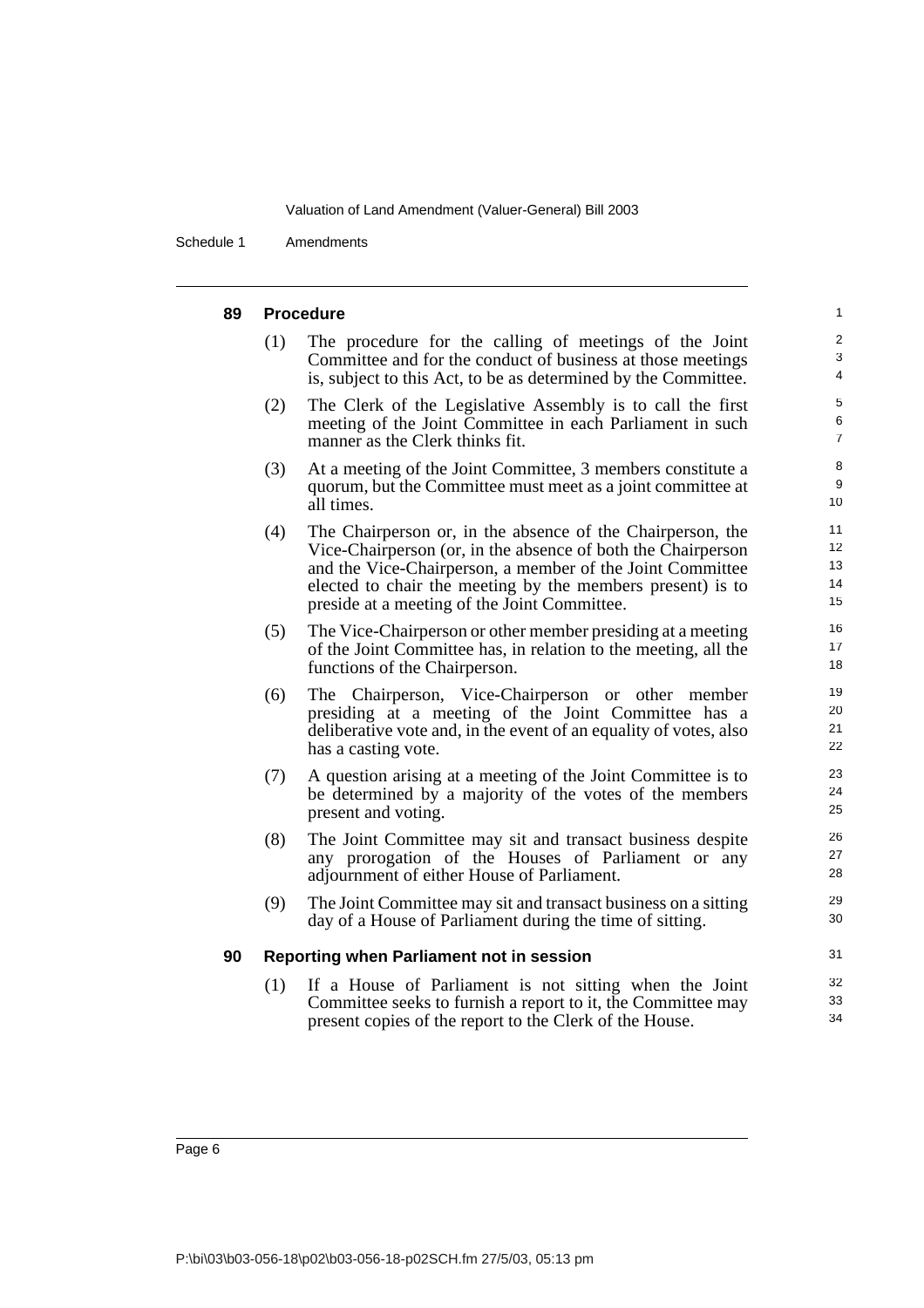Amendments Schedule 1

|    | (2) | The report:                                                                                                                                                                                                                                                                                                                                                          | 1                                      |
|----|-----|----------------------------------------------------------------------------------------------------------------------------------------------------------------------------------------------------------------------------------------------------------------------------------------------------------------------------------------------------------------------|----------------------------------------|
|    |     | on presentation and for all purposes is taken to have<br>(a)<br>been laid before the House, and                                                                                                                                                                                                                                                                      | $\overline{2}$<br>$\mathbf{3}$         |
|    |     | may be printed by authority of the Clerk, and<br>(b)                                                                                                                                                                                                                                                                                                                 | 4                                      |
|    |     | if printed by authority of the Clerk, is for all purposes<br>(c)<br>taken to be a document published by or under the<br>authority of the House, and                                                                                                                                                                                                                  | 5<br>6<br>$\overline{7}$               |
|    |     | is to be recorded in the Minutes, or Votes and<br>(d)<br>Proceedings, of the House on the first sitting day of the<br>House after receipt of the report by the Clerk.                                                                                                                                                                                                | 8<br>9<br>10 <sup>10</sup>             |
| 91 |     | <b>Evidence</b>                                                                                                                                                                                                                                                                                                                                                      | 11                                     |
|    | (1) | The Joint Committee has power to send for persons, papers<br>and records.                                                                                                                                                                                                                                                                                            | 12 <sup>2</sup><br>13                  |
|    | (2) | Subject to section 92, the Joint Committee must take all<br>evidence in public.                                                                                                                                                                                                                                                                                      | 14<br>15                               |
|    | (3) | If the Joint Committee as constituted at any time has taken<br>evidence in relation to a matter but the Committee as so<br>constituted has ceased to exist before reporting on the matter,<br>the Committee as constituted at any subsequent time, whether<br>during the same or another Parliament, may consider that<br>evidence as if it had taken the evidence.  | 16<br>17<br>18<br>19<br>20<br>21       |
|    | (4) | The production of documents to the Joint Committee is to be<br>in accordance with the practice of the Legislative Assembly<br>with respect to the production of documents to select<br>committees of the Legislative Assembly.                                                                                                                                       | 22<br>23<br>24<br>25                   |
| 92 |     | <b>Confidentiality</b>                                                                                                                                                                                                                                                                                                                                               | 26                                     |
|    | (1) | If any evidence proposed to be given before, or the whole or<br>a part of a document produced or proposed to be produced to,<br>the Joint Committee relates to a secret or confidential matter,<br>the Committee may, and at the request of the witness giving<br>the evidence or the person producing the document must:<br>take the evidence in private, or<br>(a) | 27<br>28<br>29<br>30<br>31<br>32<br>33 |
|    |     | direct that the document, or the part of the document, be<br>(b)<br>treated as confidential.                                                                                                                                                                                                                                                                         | 34                                     |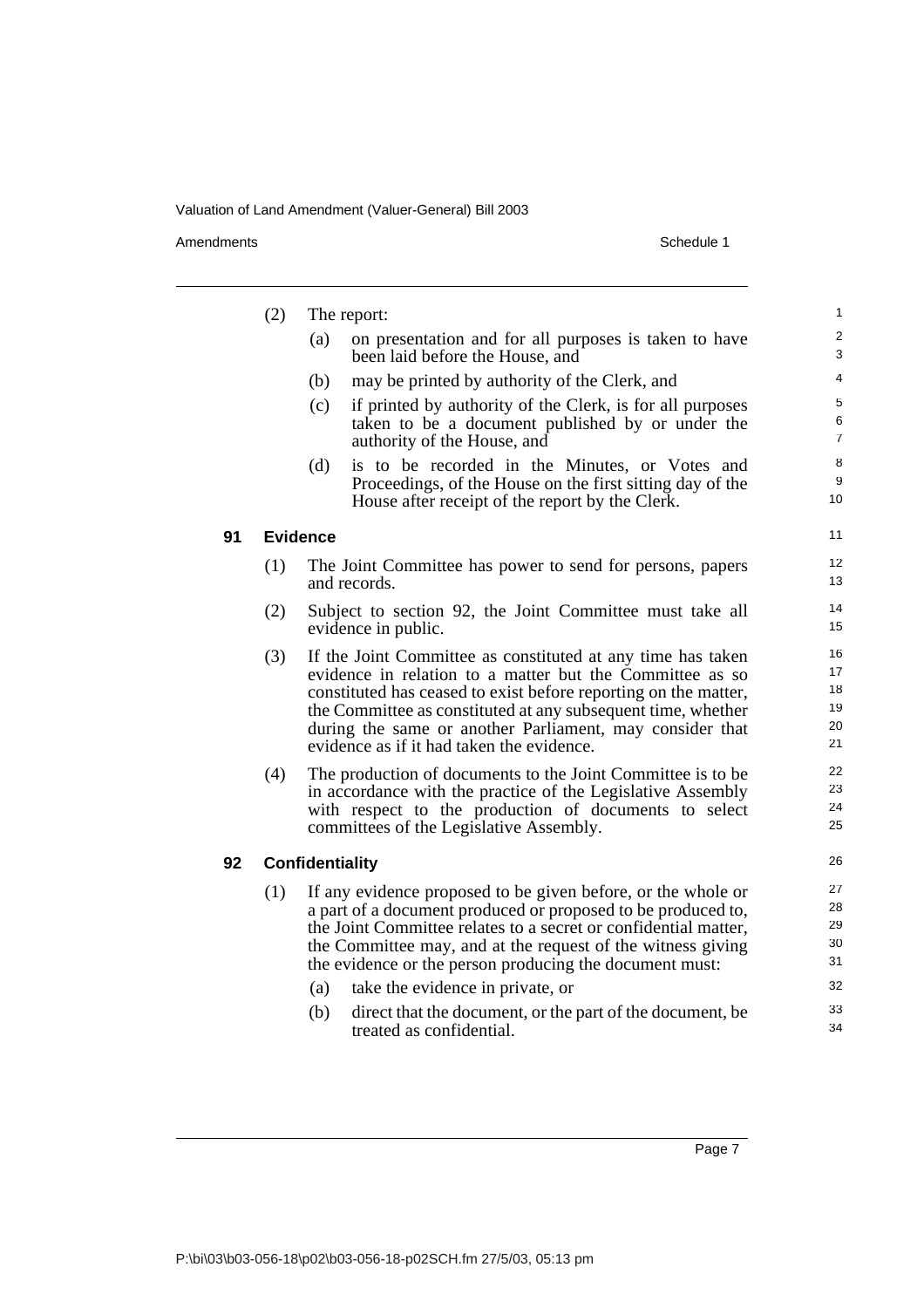Schedule 1 Amendments

(2) If any evidence proposed to be given before, or the whole or a part of a document produced or proposed to be produced in evidence to, the Joint Committee relates to the proposed appointment of a person as Valuer-General, the Committee must (despite any other provision of this section): (a) take the evidence in private, or (b) direct that the document, or the part of the document, be treated as confidential. (3) Despite any other provision of this section except subsection (8), the Joint Committee must not, and a person (including a member of the Committee) must not, disclose any evidence or the contents of a document or that part of a document to which subsection (2) applies. Maximum penalty: 20 penalty units or imprisonment for 3 months, or both. (4) If a direction under subsection (1) applies to a document or part of a document produced to the Joint Committee: (a) the contents of the document or part are, for the purposes of this section, to be regarded as evidence given by the person producing the document or part and taken by the Committee in private, and (b) the person producing the document or part is, for the purposes of this section, to be regarded as a witness. (5) If, at the request of a witness, evidence is taken by the Joint Committee in private: (a) the Committee must not, without the consent in writing of the witness, and (b) a person (including a member of the Committee) must not, without the consent in writing of the witness and the authority of the Committee under subsection (7), disclose or publish the whole or a part of that evidence. Maximum penalty: 20 penalty units or imprisonment for 3 months, or both. (6) If evidence is taken by the Joint Committee in private otherwise than at the request of a witness, a person (including a member of the Committee) must not, without the authority 1  $\overline{2}$ 3 4 5 6 7 8 9 10 11 12 13 14 15 16 17 18 19 20 21 22 23 24 25 26 27 28 29 30 31 32 33 34 35 36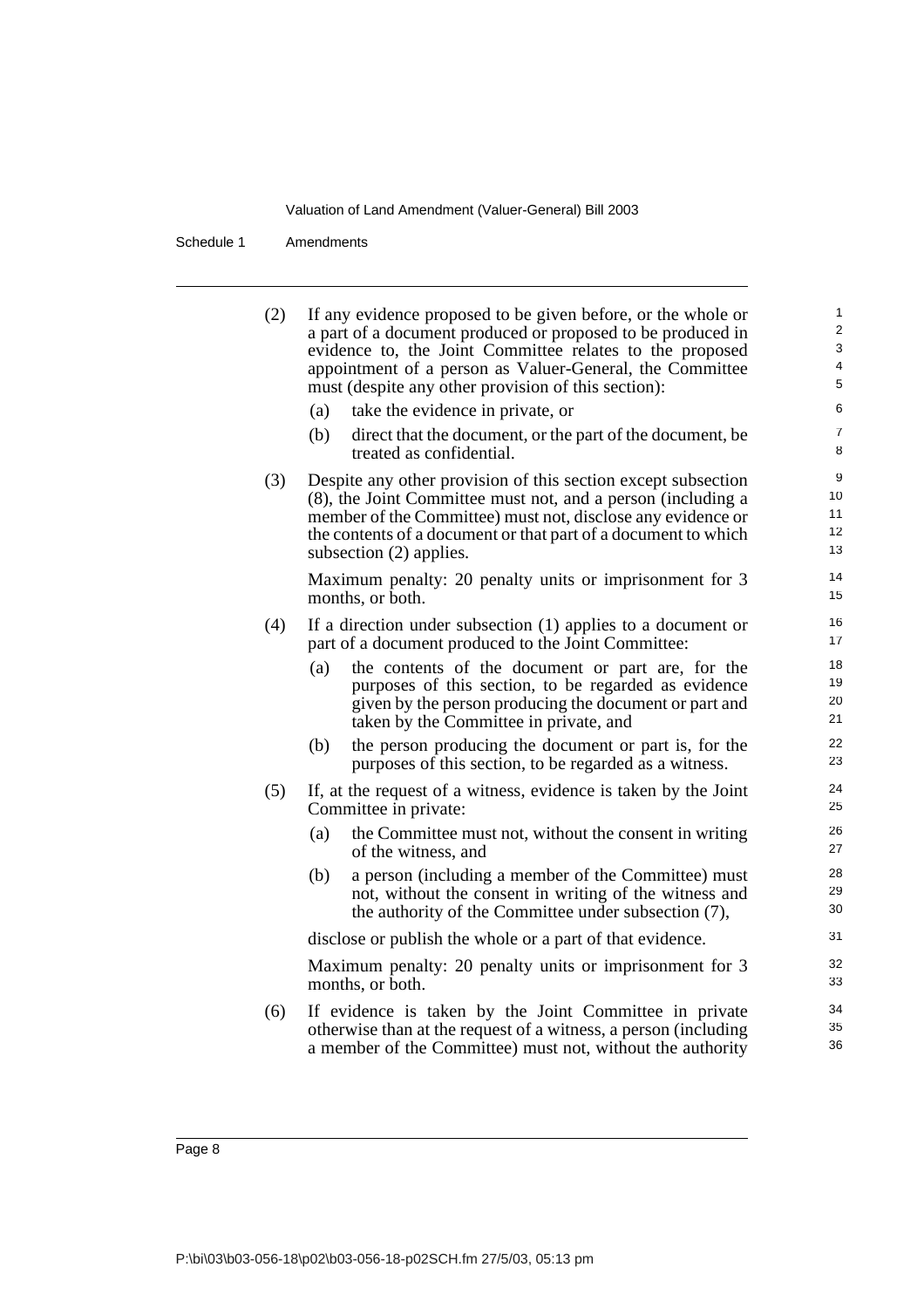Amendments **Schedule 1** and the set of the set of the set of the set of the set of the set of the set of the set of the set of the set of the set of the set of the set of the set of the set of the set of the set of the set

of the Committee under subsection (7), disclose or publish the whole or a part of that evidence. Maximum penalty: 20 penalty units or imprisonment for 3 months, or both. (7) The Joint Committee may, in its discretion, disclose or publish or, by writing under the hand of the Chairperson, authorise the disclosure or publication of evidence taken in private by the Committee, but this subsection does not operate so as to affect the necessity for the consent of a witness under subsection (5). (8) Nothing in this section prohibits: (a) the disclosure or publication of evidence that has already been lawfully published, or (b) the disclosure or publication by a person of a matter of which the person has become aware otherwise than by reason, directly or indirectly, of the giving of evidence before the Joint Committee. (9) This section has effect despite section 4 of the *Parliamentary Papers (Supplementary Provisions) Act 1975*. (10) If evidence taken by the Joint Committee in private is disclosed or published in accordance with this section: (a) sections 5 and 6 of the *Parliamentary Papers (Supplementary Provisions) Act 1975* apply to and in relation to the disclosure or publication as if it were a publication of that evidence under the authority of section 4 of that Act, and (b) Division 5 of Part 3 of, and Schedule 2 to, the *Defamation Act 1974* apply to and in relation to that evidence as if it were taken by the Committee in public. **93 Application of certain Acts etc** For the purposes of the *Parliamentary Evidence Act 1901* and the *Parliamentary Papers (Supplementary Provisions) Act 1975* and for any other purposes: (a) the Joint Committee is to be regarded as a joint committee of the Legislative Council and Legislative Assembly, and 1  $\overline{2}$ 3 4 5 6 7 8 9 10 11 12 13 14 15 16 17 18 19 20 21 22 23 24 25 26 27 28 29 30 31 32 33 34 35 36